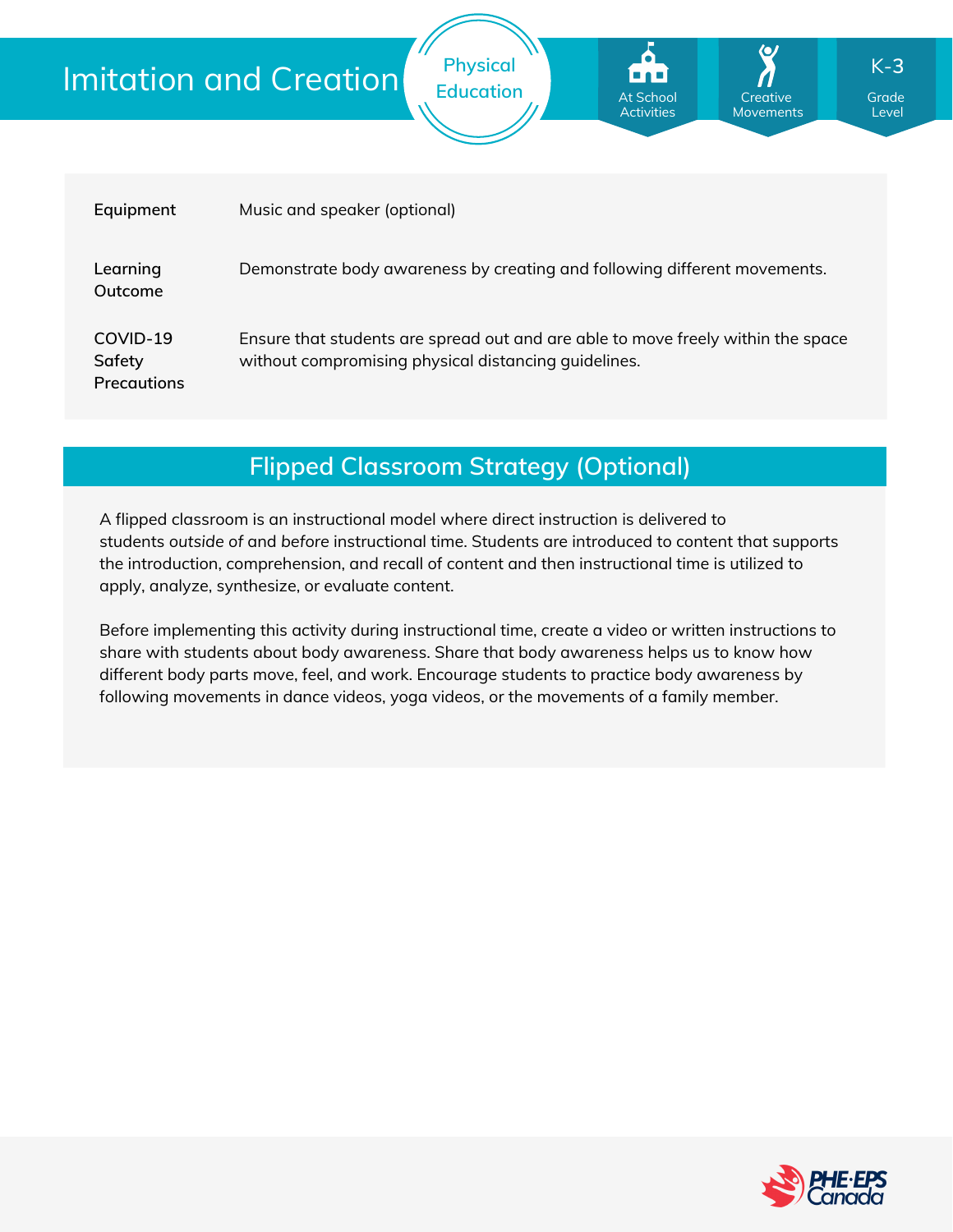# Imitation and Creation





Encourage students to spread out in a large open space. As a large group, discuss how body awareness helps us to know how different body parts move, feel, and work. If utilizing a flipped classroom approach, remind students to apply what they learned or reviewed in the video or written instructions.

Begin performing different types of movement encouraging students to mirror the movements. Ensure to move at a pace that students can follow. Choose interested students to take a turn being the leader.

For older students, invite them to find a partner and stand facing each other and a safe distance apart. One partner acts as the lead, performing various movements, while the other mirrors the same movements. Encourage students to move at a pace that can be followed by their partner. After a certain amount of time, partners switch roles. Students can also switch partners and practice different movements.

Encourage students to participate in the activity by using non-verbal forms of communication. Also encourage students to consider how to move at different levels (high/medium/low), energies (light/strong/weak/sharp/smooth), directions (forwards/backwards/left/right/up/down), pathways (straight/curved/zigzagged/turn), and use different body parts.

## **Physical Education Competencies Reflection Questions**



### **MOVE**

**Develop psychomotor skills, tactics, and strategies that facilitate a variety of physical activities across diverse environments.**



## **THINK**

**Develop cognitive skills and strategies for a variety of movement contexts that facilitate critical thinking, decision making, and problem solving.**



### **FEEL**

**Develop affective skills and strategies that facilitate healthy and safe relationships with themselves, with others, and with their environment.**



### **ACT**

**Practice behaviour skills and strategies that facilitate movement competence and confidence.**



Reflection is important to support learning during physical education. Consider asking students the reflection questions below and discuss the answers together.

- *How were you aware of your body as you performed the movements?*
- *Were there different movements that were easier for you to follow? Harder?*



Level

K-**3**

**Creative** Movements

At School Activities